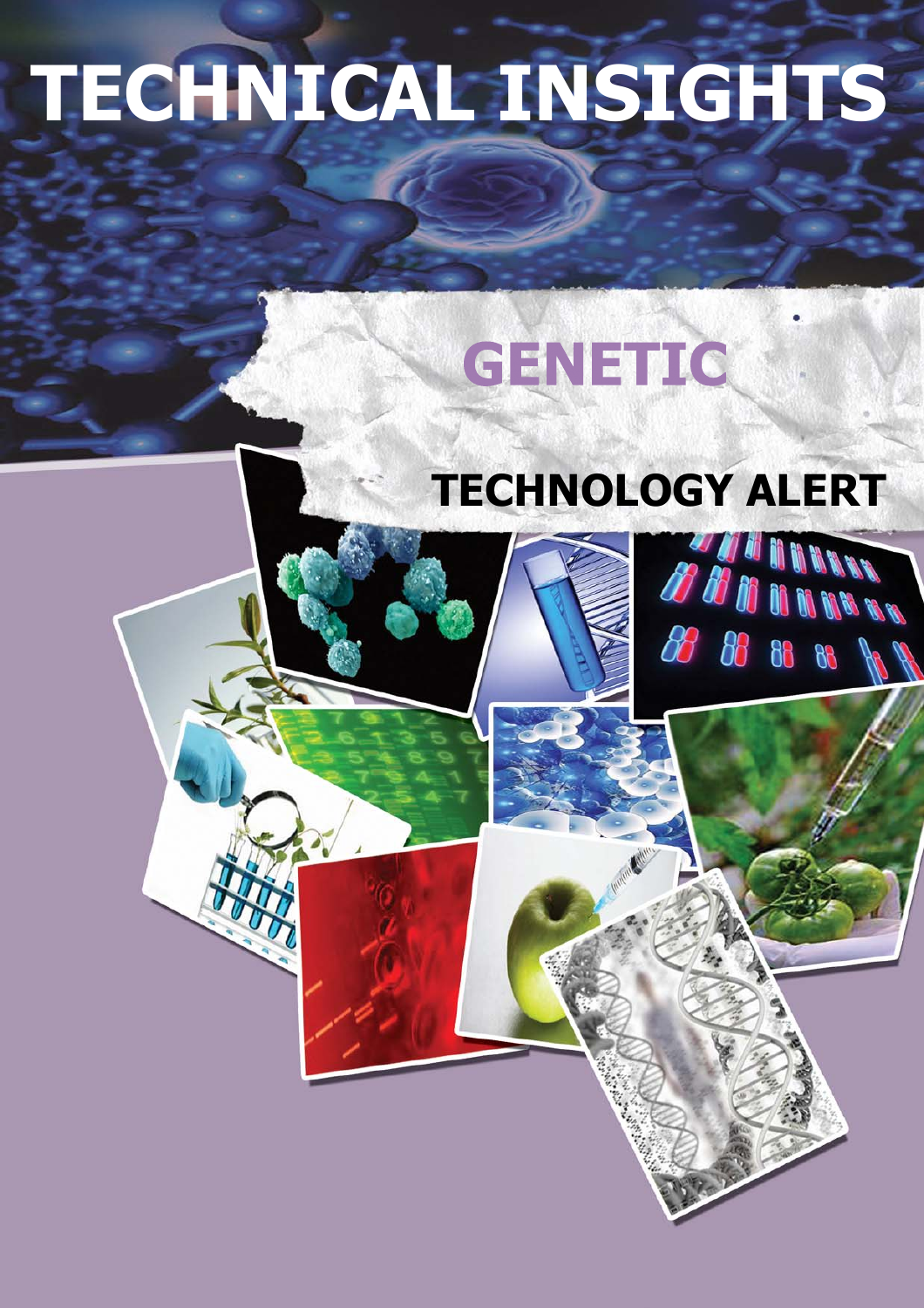## **SUNFLOWER SHOOT EXTRACT DOWN REGULATES MMP-3 AND OXSR-1 EXPRESSION IN HUMAN SKIN**

Excessive exposure to ultraviolet (UV) radiation, such as UVA and UVB emitted from sun will cause the skin damaging effect. Therefore, current sun-care products are formulated to provide UVB and UVA protection. However, the energy absorption of the UV-light by the filters will cause further reactions, such as free radicals and reactive oxygen species (ROS) reaction. Furthermore, studies show that sunscreen formulations are not able to fully protect the skin against sunburn cell formation and the expression of matrix metalloproteinase-3 (MMP-3) expression. The MMP-3 is capable of degrading collagen types II, III, IV, IX, and X, proteoglycans, fibronectin, laminin, and elastin, which are the important component for the maintenance of healthy skin structure. In addition, MMP-3 is able to activate other MMPs, such as MMP-1, MMP-7, and MMP-9, which are the critical enzymes responsible for reconstruction of connective tissue. Therefore, according to various investigations, MMP-3 may involve in wound repair, progression of atherosclerosis, and tumor initiation.

Mibelle Biochemistry's SunActin is an active ingredient designed to complement sun-care product, as it can counteract the negative effects of UVA and UVB radiation and protect the skin. Mibelle--is derived from the combination of organic sunflower sprouts and liposomal natural alpha-tocopherol. The mechanism of the sun protection and anti-aging properties are proven by reduction of the skin structure damaging molecular factors, MMP-3 to prevent further cascading molecular pathway.

The *ex vivo* evaluation were performed in the reconstructed human epidermis, a more efficacious and ethical way to replace animal testing. The screening of gene expression of MMP-3 and OXSR-1 (marker gene for oxidative stress) via DNA microarray, enable rapid and accurate identification of the quantitative analysis of the SunActin treatment effects according to the genetic profile in skin. In human skin fibroblast cells, SunActin was examined for its protective effect against stressinduced premature senescence. Cellular senescence is a molecular reaction induced by damaged DNA and potentially associated with ageing. Therefore, it is crucial to prevent premature senescence. According to the study by Mibelle Biochemistry, protection against premature senescence was observed compared to the untreated cells. Furthermore, SunActin is able to generate energy production in the form of